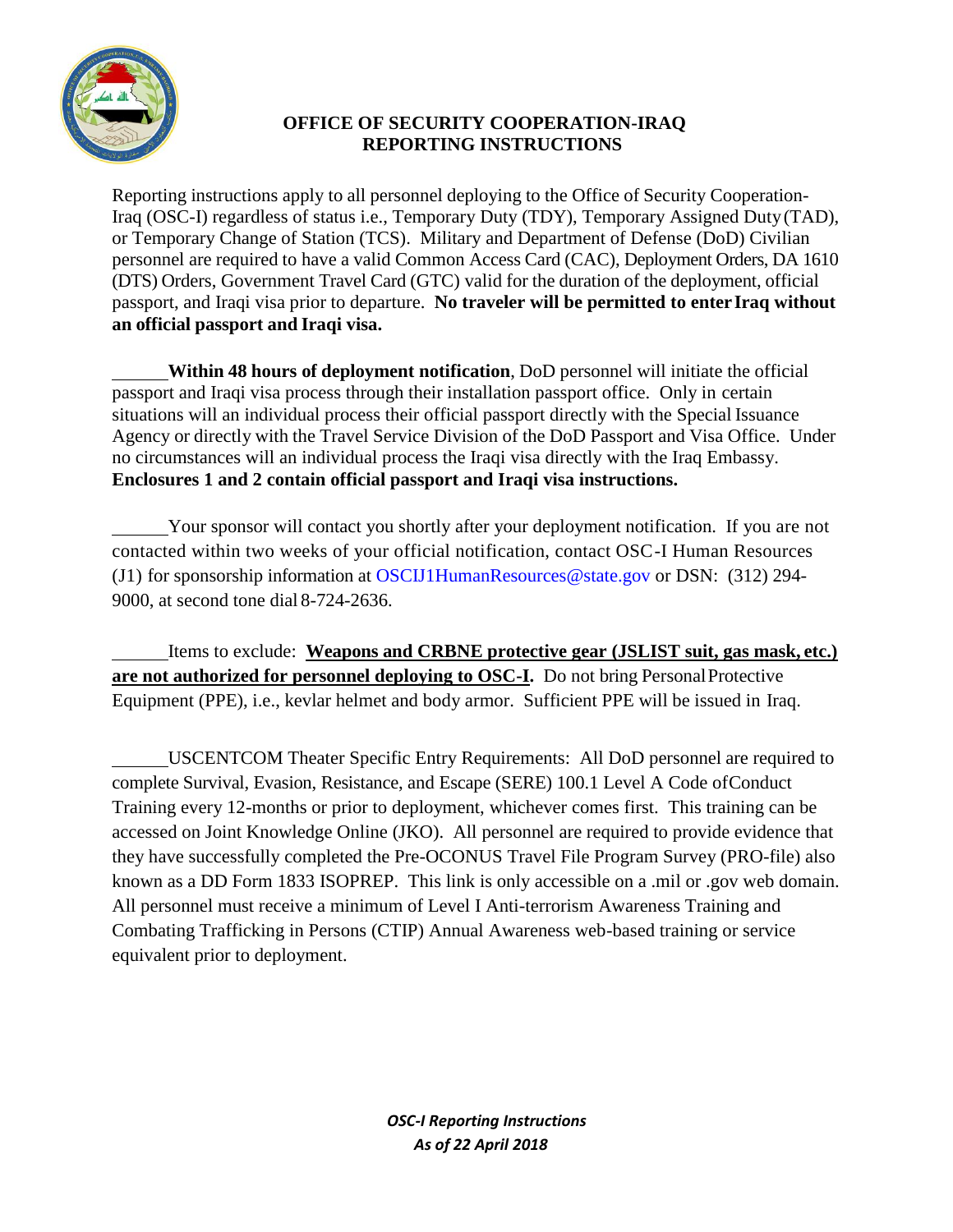

## **OFFICE OF SECURITY COOPERATION-IRAQ REPORTING INSTRUCTIONS**

All personnel deploying to USCENTCOM Area of Responsibility (AOR) are categorically considered a Medium Risk, set by CENTCOM Commander, and are required to review the selfadministered briefings prior to deployment regarding Risk of Isolation. The **USCENTCOM Moderate Risk of Isolation (MRI) Theater Preparation Brief** can also be accessed on JKO. The following service, directed deployment training requirements are required for assignment at OSC-I:

USA; CONUS Replacement Center (CRC) Training (If applicable) USAF; Fieldcraft-Uncertain (FC-U)/Evasion and Conduct after Capture (ECAC) USN; Navy Individual Augmentee Center Training (NIACT) USMC; MARCENT Individual Augmentation Training

All deploying personnel are required to have an active Government Travel Card (GTC). If you do not have one or need your card activated, contact your home unit's AgencyProgram Coordinator (APC).

Ensure your home unit does not detach you in DTS.

Comply with the medical deployment guidance specified in the most current version of the USCENTCOM Individual and Unit [Deployment](https://rel.centcom.smil.mil/sites/ccsg/default%20aspx) Policy located on the USCENTCOM SIPR REL portal at<https://rel.centcom.smil.mil/sites/ccsg/default%20aspx> NIPR portal at [http://www2.centcom.mil/sites/contracts/pages/gcp.aspx.](http://www2.centcom.mil/sites/contracts/pages/gcp.aspx)

All personnel must bring a copy of their DoD immunization record and Yellow Card. Additionally, all personnel assigned to OSC-I must be qualified for overseas deployment.

The Department of State Health Care System provides emergent, urgent, and routine health care in Iraq. Upon arrival in Iraq, all active duty personnel who **choose** to receive routine care are required to change TRICARE enrollment to the TRICARE Overseas Program.

Bring sufficient supplies of medical prescriptions to last throughout deployment as incountry stocks are insufficient.

Trav el into Iraq will be accomplished via commercial aircraft to Amman Jordan and Department of State Air from Amman to Baghdad. All new arrivals **must** transit through Queen Alia Airport (Amman, Jordan) and Travel Orders must reflect a stop in Amman, Jordan. OSC-I personnel will arrange follow-on travel from Amman, Jordan to Baghdad, Iraq. All personnel deploying to Iraq are limited to 50lbs of checked luggage and a 20lb carry on. Members must ensure that they meet the weight restrictions.

> *OSC-I Reporting Instructions As of 22 April 2018*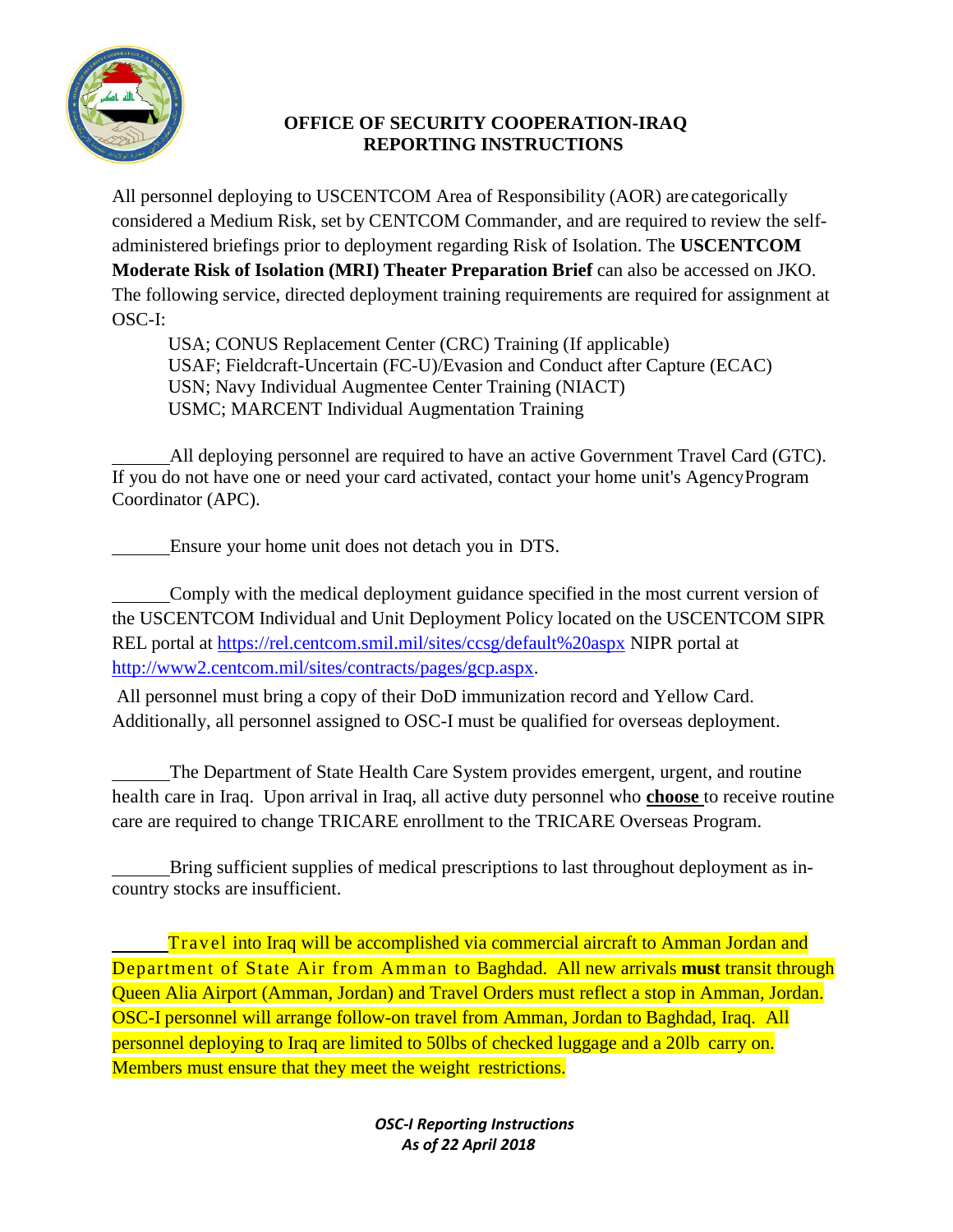

## **OFFICE OF SECURITY COOPERATION-IRAQ REPORTING INSTRUCTIONS**

Unaccompanied Baggage (UAB), not to exceed 500 pounds, is authorized and should be included on orders; reference sponsorship package for instructions on how to schedule UAB shipment.

Uniform is civilian business casual attire (Coat and tie, slacks and sport coat, open collar, dress/skirt/slacks and blouse/sweater). Personnel must bring a business suit (Pants/skirt and jacket cut from the same fabric cloth), and sufficient civilian business attire for daily wear. Individual sponsors can provide additional detail regarding civilian clothing requirements. All Enlisted personnel are authorized Civilian Clothing Allowance (CCA) IAW DoD FMR Vol 7A, Chapter 29, Subparagraph A-1, Table 29-8. Please note that Officers belonging to a CONUS UIC is not authorized a CCA.

Mandatory Service Uniforms:

Service Applicable Class A/B Uniform Service Applicable PT Uniform Service Duty Uniform (OCP or equivalent)

Mail is processed under a Department of State contract. The sponsorship package outlines set-up instructions.

USCENTCOM POC for this message is the CCJ1-MPA Iraq Desk Officer, DSN: (312) 529-1114, or by ema[il at: ccj1-mpMapower@centcom.smil.](mailto:ccj1-mpMapower@centcom.smil.mil)[mil or ccj](mailto:ccji-mpMapower@centcom.mil)1 mpMapower@centcom.mil. OSC-I POC for this message is DSN: (312)294-9000, at second tone dial [8-724-2636, or by email at: OSCIJ1H](mailto:OSCIJ1HumanResources@state.gov)umanResources@state.gov.

> *OSC-I Reporting Instructions As of 22 April 2018*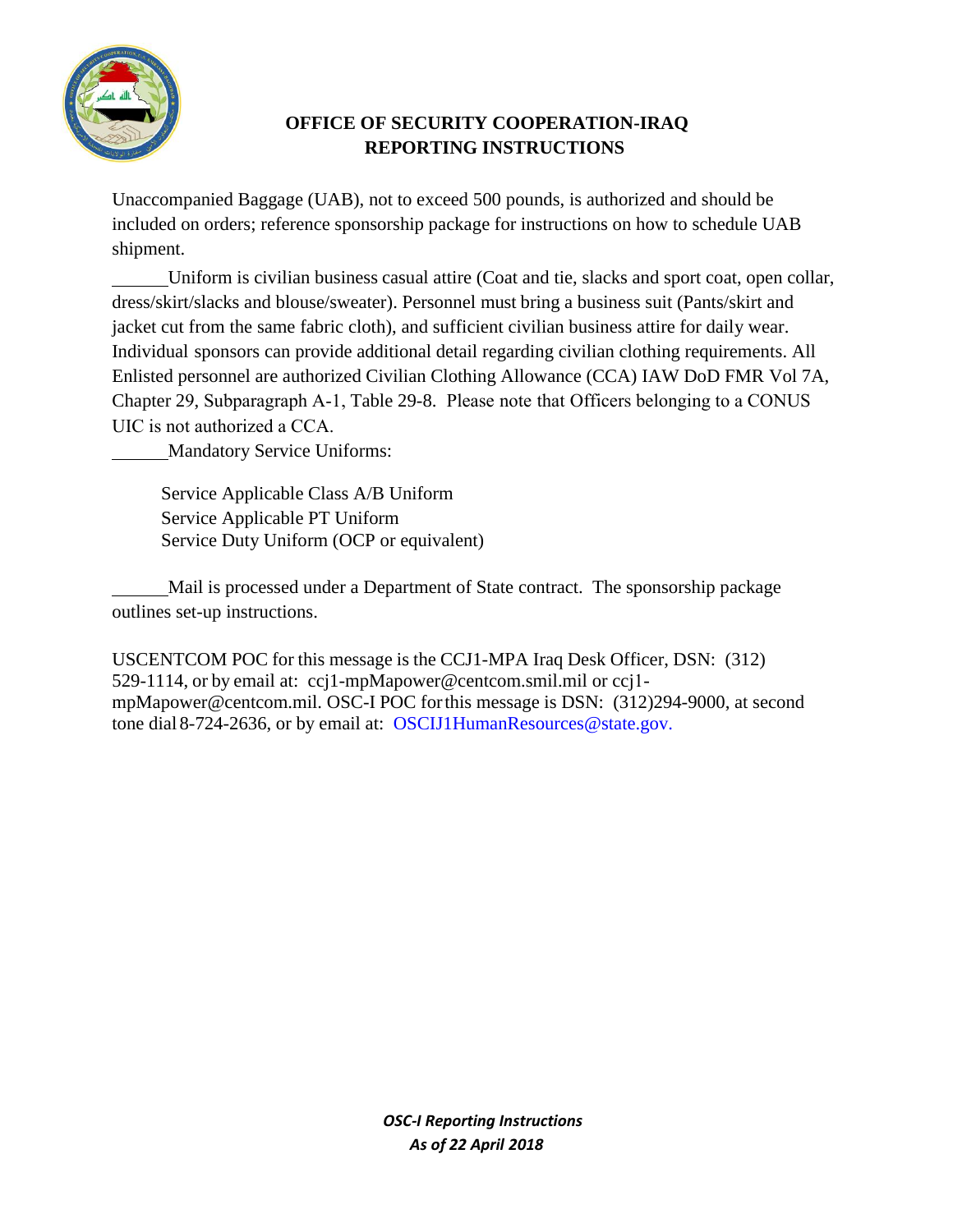

# **Official Passport Application InstructionSheet Enclosure One**

### **Required Documents:**

- Form DS11: New Application
- Form DS82: Renewal Application
- Evidence of Citizenship: Submit the original document and one (1) photocopy
- Photo Identification: Provide front/back photocopy of your government-issued photo identification
- Photo: Two  $(2)$  2" x 2" photograph
- Authorization: One (1) copy of your deployment orders, or memo-in-lieu of orders and DTS commercial itinerary
- DD Form 1056 Type written, signed with BLUE ink (**BLOCK 15**: Include completemailing address, building number, room number, zip code, and telephone number or DSN. *Use of personal address or P.O. Box numbers is NOT AUTHORIZED).*

## **Processing Time:**

Routine: Six (6) weeks

Expedited: Three (3) weeks; requires official memorandum request as provided by your installation passport office

For urgent travel, contact: [usarmy.pentagon.hqda-oaa-det.mbx.det-ppv-customer-service@mail.mil](mailto:usarmy.pentagon.hqda-oaa-det.mbx.det-ppv-customer-service@mail.mil)

- 1. Forms can be obtained from Department of State website: <https://travel.state.gov/content/travel/en/passports/requirements/forms.html>
- 2. Evidence of citizenship can also include expired passport issue when you were 16 years of age or older. Must be original documents. Provide legal supporting documents for any name changes.
- 3. Passport photos must meet DOS requirements: <https://travel.state.gov/content/travel/en/passports/requirements/photos.html>

4. DD Form 1056, Block 15 must be an official physical address. *DO NOT use home or APO/FPO addresses.*

5. Preferred method is through local military passport processing centers. If unavailable, use the address provided. If you are going to be in transition while the passport is being processed, in Block 15, put "Please call ###-###-#### once passport is complete" instead of an address.

> *OSC-I Reporting Instructions As of 22 April 2018*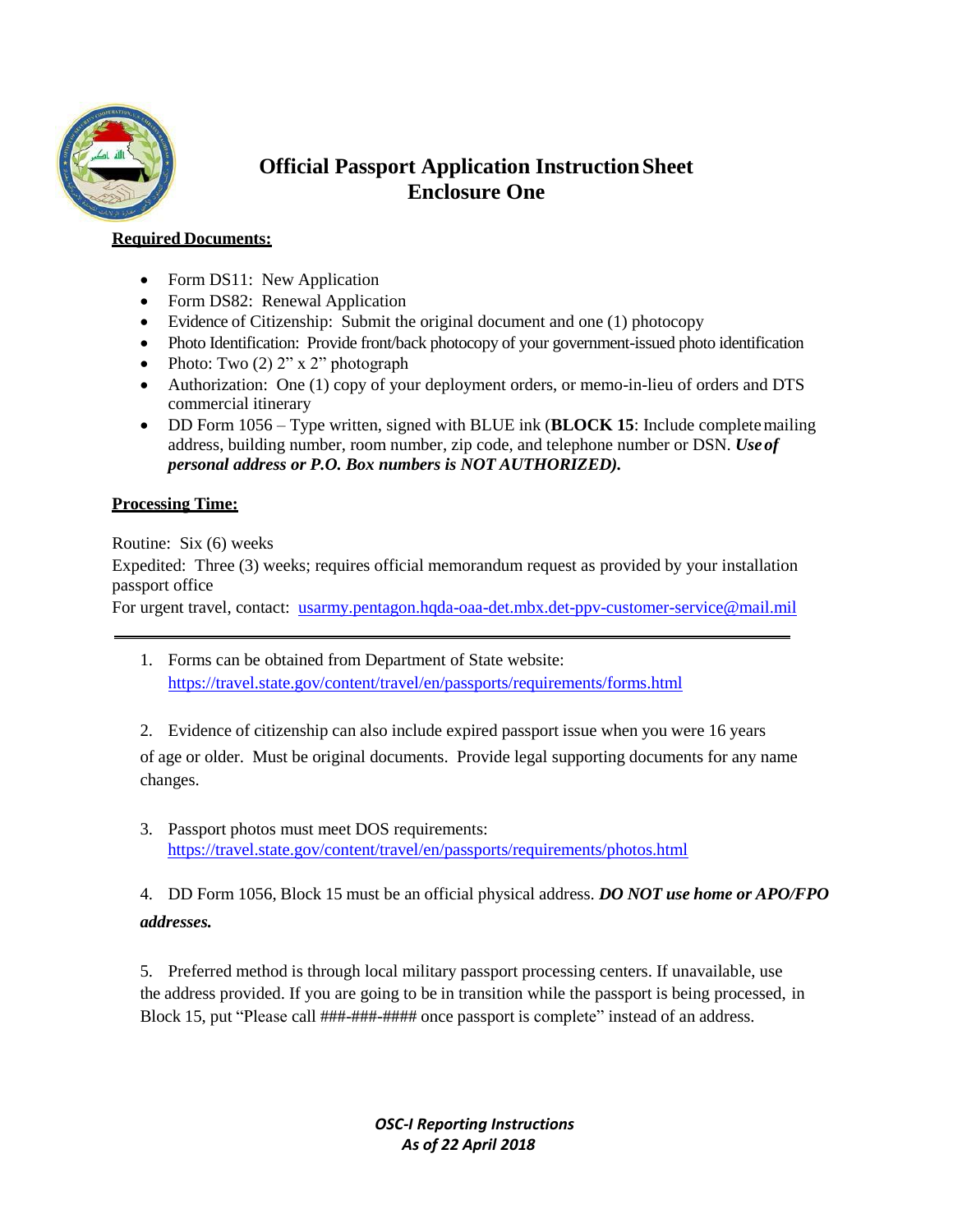

# **Visa Application InstructionSheet Enclosure Two**

### **Required Documents:**

- Iraqi visa Application filled out electronically /type written and printed in color
- *SIGNED* official passport **(valid for at least six months from the date the visa application is submitted).**
- Photo: Two  $(2)$  2" x 2" photograph
- DD Form 1056- Type written, signed with BLUE ink (**BLOCK 15**: Include complete mailing address, building number, room number, zip code, and telephone number or DSN. *Use of personal address or P.O. Box numbers is NOTAUTHORIZED*

#### **Process:**

- Process through your local military passport/visa processing center
- Ensure all requirements are mailed to the following address using certified traceable (FEDEX- preferred method):

**VISA Applications must now be forwarded to: (as of 1 Mar 2013) Directorate of Executive Travel (DET) DOD Passport and VISA Office 9301 Chapek Road, Bldg 1458 Fort Belvoir, VA 22060**

## **DO NOT MAIL REQUIRED DOCUMENTS DIRECTLY TO THE IRAQ EMBASSY**

- 1. Iraqi visa application with instruction is available as an email attachment.
- 2. Application will be returned and the process delayed if official passport is notsigned.
- 3. Passport Photos must meet DOS requirement. Visit DOS website forspecifics.

[http://travel.state.gov/passport/pptphotoreq/pptphotoreq\\_5333.html](http://travel.state.gov/passport/pptphotoreq/pptphotoreq_5333.html)

4. DD Form 1056, Block 15 must be an official physical address. *Do not use home or*

### *APO/FPO addresses.*

5. DD Form 1056, Block 16 should be the 15th day of the month prior to your actual departure month to provide flexibility for an accelerated reporting date.

6. DD Form 1056, Block 17 should be 90 days greater than estimated length to account for exigent circumstances.

7. Preferred method is through local military passport processing centers.

## *OSC-I Reporting Instructions*

## *As of 22 April 2018*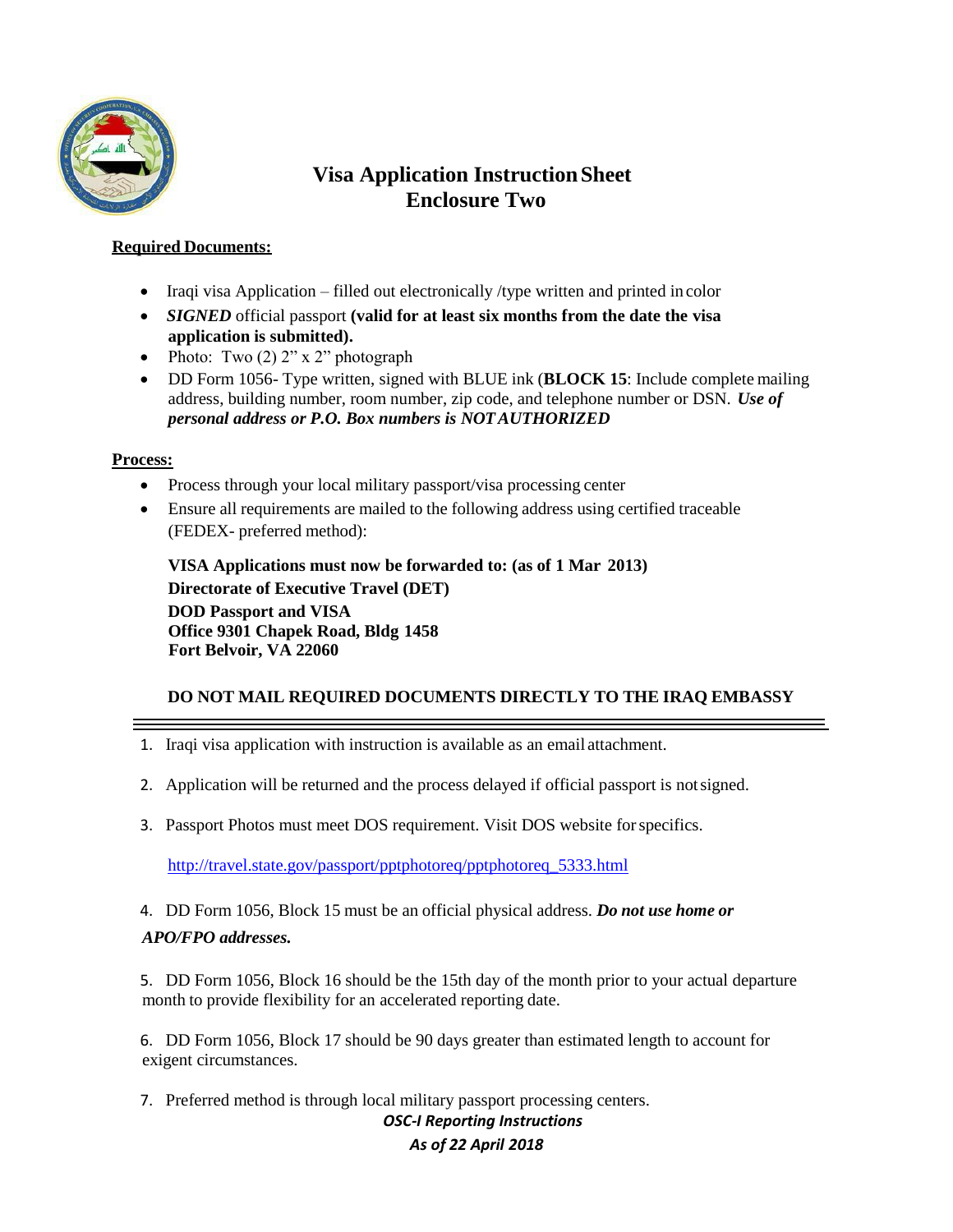

# *Iraq Visa Application Form Instruction Sheet*

**All applications must be type written. The Iraqi Embassy will not accept hand-written**

**applications. This Iraqi visa form reads right to left instead of the standard left to right.**

**Complete all fields unless otherwise noted. If the information does not apply, please enter "not applicable" or "none". Do not leave the field blank or use the abbreviation "NA" unless otherwise noted by this instruction sheet.**

**Once dates are selected from the drop down menu they cannot be removed. If they are selected incorrectly, a new application must be started.**

## *VISA APPLICATION, PAGE 1*

### **Box 1 (Visa Applicant Information)**

- Name: Last Name, First Name
- Religion: Leave blank
- Gender: Mark "male" or "female"
- Original nationality: If you were born outside the U.S., list country of citizenship at time of birth, otherwise list U.S.
- Current Nationality: U.S.
- Country of birth: List the country you were born in
- Date of Birth: Year/Month/Day format
- Previous Occupation: Employment prior to occupation with the United States Government. Previous occupation can be "Student" or "None".
- Current Occupation: Prefilled with "US Gov't"
- Address of his Residence in his Country: List current U.S. home or work address. Do not use P.O. Box address.
- Languages spoken or read: List all languages spoken or read, including English.

### **Box 2 (Spouse Information)**

## **All information in the second box relates to your spouse if you have one. You can choose to enter information or you can list "Not Applicable" in all fields.**

- Nationality: List your spouse's nationality if applicable.
- Wife's/Husband's name: List your spouse's full name (LAST NAME, FIRST NAME Middle Name not Needed).
- Occupation: List your spouse's occupation ("None" is acceptable).
- Place and date of birth: List your spouse's date of birth in Year/Month/Day format and abbreviated country of birth in the last field.
- Place of Husbands/Wife's work: List your spouse's place of employment ("None" is acceptable)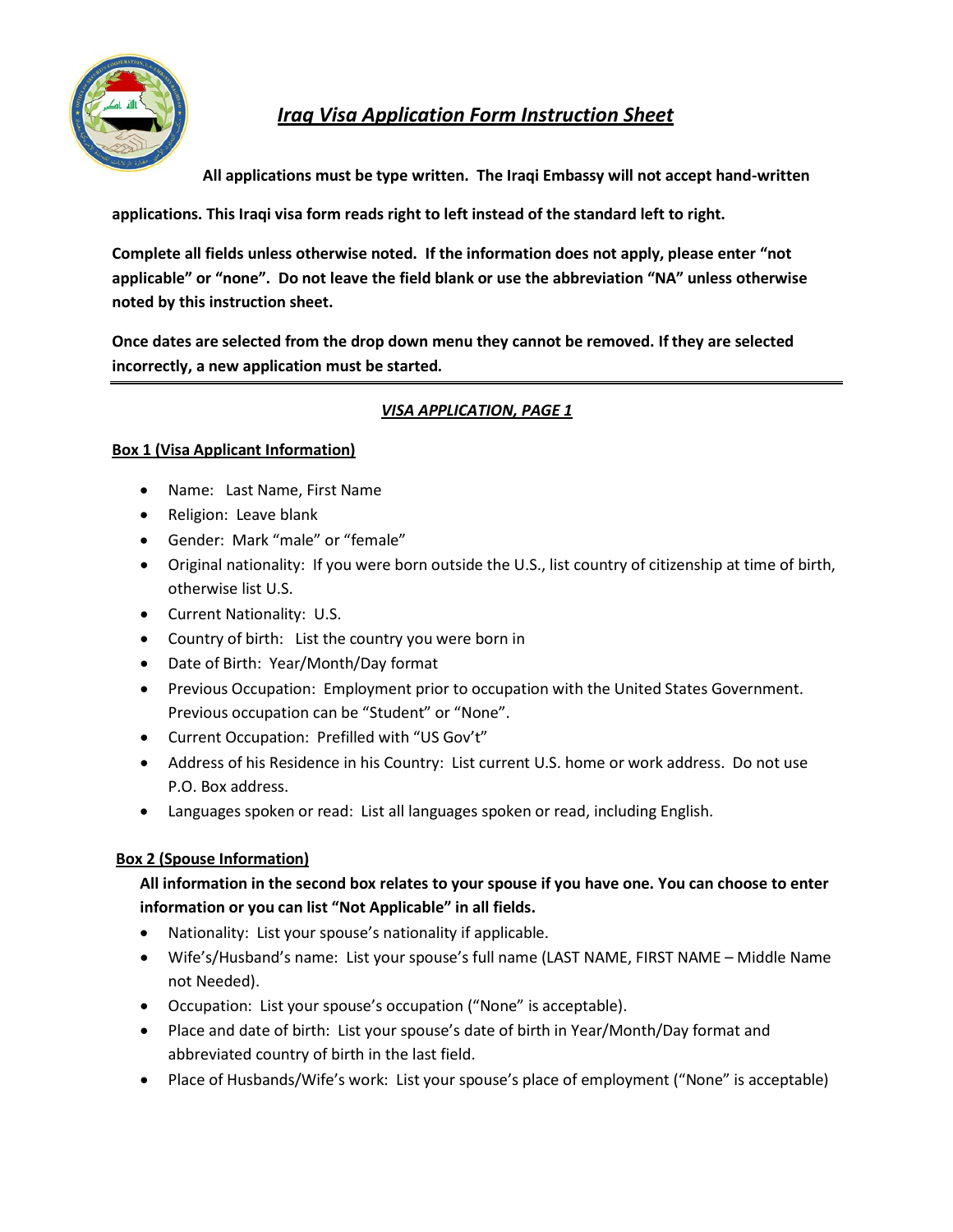## *Iraq Visa Application Form Instruction Sheet (Continued)*

## **Box 3 (Official Passport Information)**

- Issuing country: U.S.
- Passport number: Provide your passport number.
- Exp. Passport: Passport Expiration Date in Year/Month/Day format.
- Date of issue: Passport Issue Date in Year/Month/Day format.
- Accompanied Persons Type "Not Applicable".

### **Box 4 (Professional Information)**

- Profession: Prefilled with "Diplomat"
- Certificates: List your highest educational achievement, i.e. High School Diploma, Bachelor's Degree, Master's Degree, etcetera.
- Place of issuing Certificates: List the school where diploma or degree was obtained.
- Date of issuing Certificate: List the date the degree was granted in Year/Month/Day format

## **Box 5 (Visa Information)**

- Place of Issuing Visa: Leave Blank.
- Place Proceed From: Leave Blank.
- Place of Entering: Leave Blank.
- Purpose of Entering Iraq: Prefilled in with "Official US Government Business"
- Expected Time of Residence in Iraq: List the duration of your stay or best estimate.

### **Box 6 (Address in Iraq)**

- Full Address for Staying in Iraq and Full Address for Place of Work in Iraq: Prefilled with "U.S. Embassy, Al Kindi Street, Baghdad".
- Name of Contracting Firm in Iraq: Prefilled with "Not Applicable"

### **Box 7 (Previous Country Visits)**

- Number of previous entering to Iraq: List the number of times you had previously been in Iraq.
- Date of the last previous entry to Iraq: List the date of your most recent trip to Iraq in Year/Month/Day format.
- Previous occupation in Iraq: List your previous occupation in Iraq. If it was with the military or US government, list "U.S. Government".
- Places of previous residence in Iraq: List the Iraqi city you previously were in or the US Embassy, if applicable
- Have you served in Diplomatic or Commercial Service in Iraq & when: Answer this question "Yes" or "No". If "Yes" list date in Year/Month format.
- Have you been relegated from Iraq Answer this question "Yes" or "No". If "Yes" list date in Year/Month format.